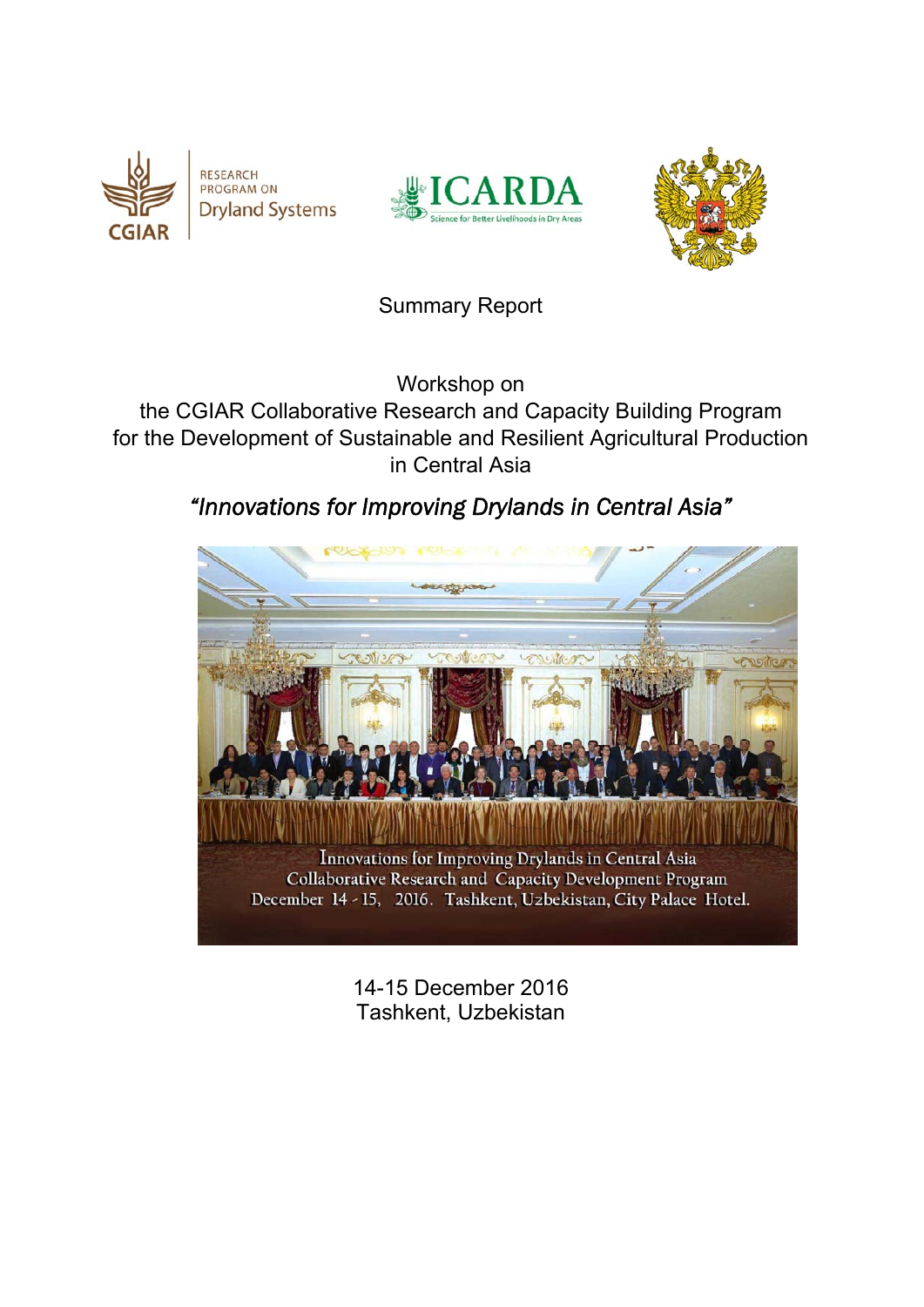#### **1. Background**

Water scarcity, irrigation induced salinity, increasing land degradation and climate variability causing extreme events of heat, drought, and frost and pest epidemics pose significant threats in achieving food and nutrition security in Central Asia. Land degradation adversely affects soil fertility and crop yields. It reduces biodiversity resulting in declining crop and livestock productivity, escalates production and rehabilitation costs, reduces farm incomes, livelihoods of the people and ultimately threatens food security. Hence land degradation and climate change perspectives provide a strong case for action to address the key threat to food security in the region. Sustainable management of natural resources through enabling policy are key to address these environmental challenges. Solutions to some of the challenges could be achieved over short period whereas others might need log-term, intra-regional and inter-regional strategy and efforts.

#### **2. General information on workshop**

- A regional workshop on "Innovations for improving drylands in Central Asia" was organized on 14-15 December 2016 in Tashkent, Uzbekistan to report the recent findings from the research activities conducted by ICARDA and other CGIAR and non-CGIAR Centers and national collaborators within the framework of CGIAR Research Program on Dryland Systems (CRP-DS). The research activities conducted in Central Asia during the past four years under funding support by the Russian Federation were primary focus of the workshop.
- There were 62 participants from Uzbekistan, Tajikistan, Kazakhstan, Kyrgyzstan, Russia, and from International Agricultural Research Centers and donor organizations (List of participants in *Annex 1*).
- The workshop was conducted in five different sessions (Agenda in *Annex 2*). There were 23 scientific presentations during the workshop. The presentations are available here.
- Scientific presentations were followed by group discussion where the participants made critical analyses of the innovations ready to be moved to pilot and out-scaling stages to reach wider groups of end-users. The participants of the group discussions also identified key areas for future research besides identifying potential avenues of resource mobilization.
- The donor organizations present in Tashkent outlined their current activities and funding priorities in Uzbekistan.

### **3. Major outputs of the workshop**

The major innovations presented during the workshop are listed below:

- Stress tolerant crop varieties offer wide options for improving land and water productivity and improve food and nutritional security.
	- o New winter wheat varieties tolerant to drought, heat, salinity, frost and yellow rust
	- o New spring wheat varieties tolerant to heat, drought and salinity
	- o Drought and heat tolerant varieties winter barley
	- o Early maturing drought and heat tolerant varieties of chickpea
	- o Salinity, heat and drought tolerant varieties of halophytes
	- o Heat and drought tolerant varieties of vegetable
	- o Salinity, frost and heat tolerant varieties of fruit trees
- Water management technologies that saves water
	- o Evapotranspiration based scheduling saves 30 to 35% water compared to farmers' traditional method of irrigation without reductions in yield of cotton and wheat. At present farmers are applying approx. two doses of irrigation more than the crop water requirement and yields are close to the potential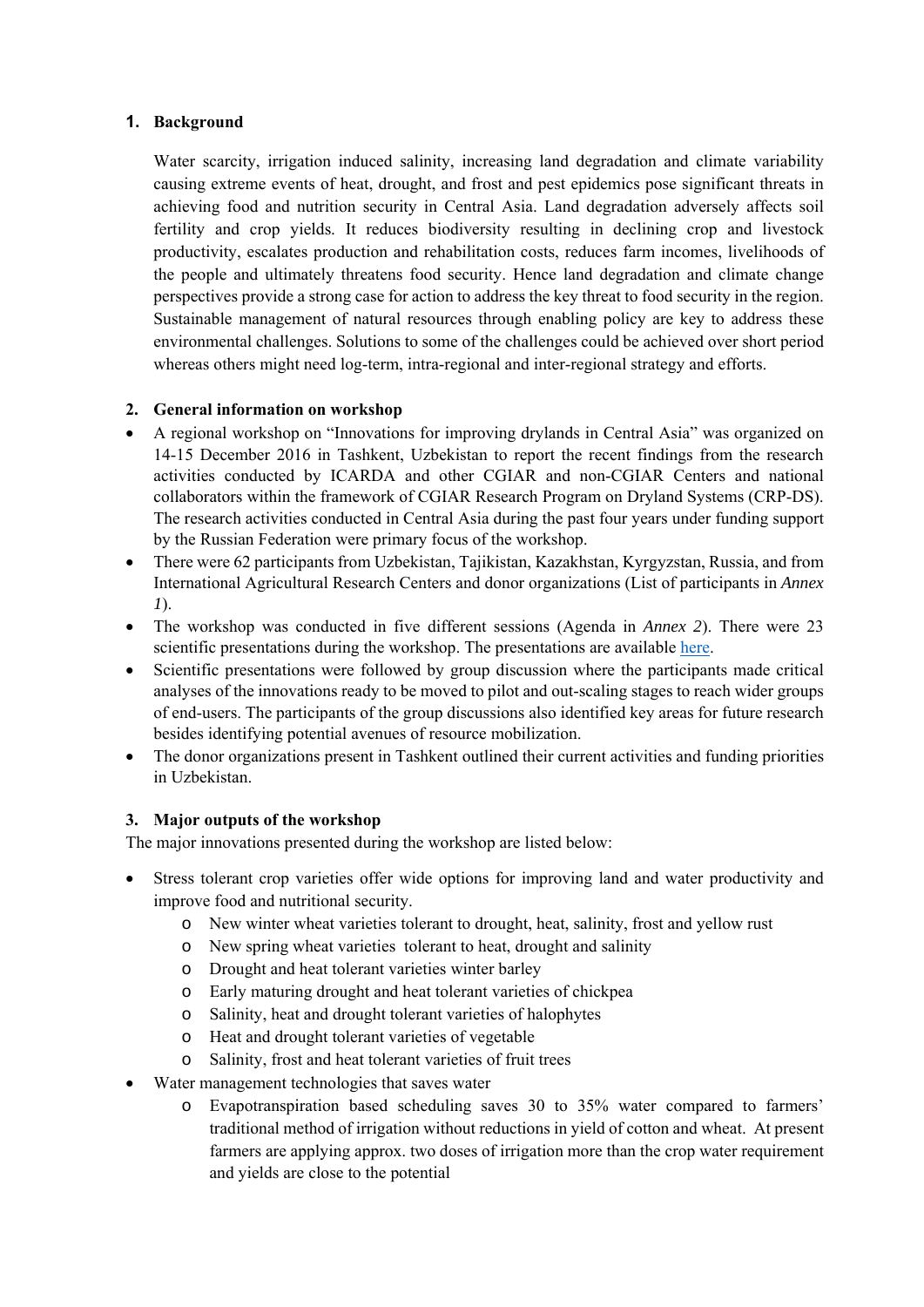- o Controlled drainage can save surface water use from 45 to 50%, and result in reduction of the drainage outflows near to a target value of 10 - 15%.
- Conservation agriculture practices to save resources and diversify cropping systems for higher land and water productivity and better soil health
	- o Locally modified prototype of no-till drill machine
	- o Innovative crop rotation with food and fodder crops
- Livestock and rangeland management
	- o Ultrasound pregnancy diagnosis in goats
	- o Culling of sterile goats and sheep to speed up breeding
	- o Culling of unproductive female goats before winter to save on supplementary feed
	- o Options to produce traditional high quality dairy products
	- o Options to diversify dairy processing
	- o Mapping and monitoring of grassland using time-series satellite data
	- o Small Ruminant Rapid Value Chain Analysis
- ELD Initiative in Central Asia to assess ecosystem services
	- o Potential options for improvement of the situation towards the sustainable use of lands and other natural resources
	- o Management of different ecosystems (e.g. water basins)
- Geoinformatics
	- o Geoinformatics based characterization and quantification of agro-ecosystems at farm to landscape scales
	- o Multi-year knowledge-base of land use, crop types, crop productivity, water use efficiency, crop rotation, trends, pattern, magnitude, yield gaps, degradation, and hotspots
- Innovation Platform
	- o Mobile application for agribusiness
- Capacity building
	- o Capacity of 1565 people ( men -69%; women -31%) strengthened

#### **4. Further needs to be addressed**

- Land and water management
	- o Temperature effect on soil biochemistry
	- o Integrated geoinformatics analysis to target SLM
	- o Bio-diagnostics/indications of soil degradation
	- o Effect of non-traditional crops on soil
	- o Climate extreme monitoring and advisory (risk mapping for stress, droughts)
- Improved germplasm and seed systems and Crop diversification
	- o High yielding varieties of cereals, legumes with tolerance to multiple biotic and abiotic stresses
	- o Production of high quality seed and planting materials
	- o Application and adoption of conservation. agricultural practices
	- o Promote legumes (food, fodder, vegetable legumes accordingly) in wheat-cotton rotational scheme
	- o Agroforestry promotion crops and fruit/trees produced in combination
	- o Study and promote Indigenous knowledge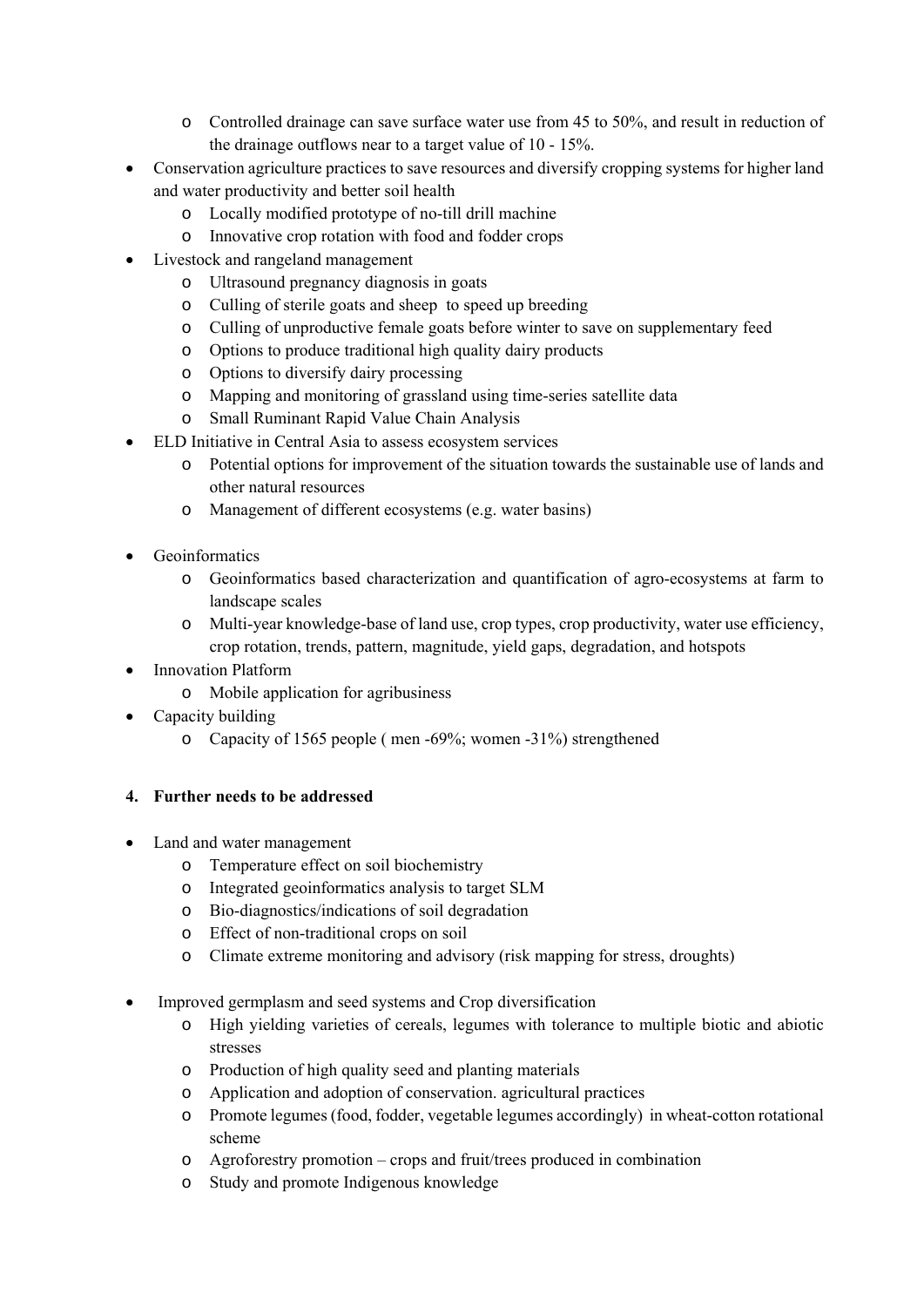- o Crop-Livestock integration
- Livestock and rangeland improvement
	- o Determination of animal breeding farms resilient to climate change
	- o Impact of climate change adaptation and productivity of farm animals
	- o Preservation and improvement of the gene pool of domestic farm animals
	- o Development of breeding management systems at households and farm levels
	- o Development of mini equipment for processing of raw materials and livestock feed
- Socio-economic and policy research
	- o Climate change (socio-economic analysis)
	- o Activities to ensure balanced diet for population
	- o Price shocks for agricultural products
	- o Urbanization and labor migration
	- o Addressing land degradation

#### **Acknowledgements**

This workshop was organized by the International Center for Agricultural Research in the Dry Areas in collaboration with other CGIAR and non-CGIAR Centers and partners of the CGIAR Research Program on Dryland Systems.

For more information (Press release, Presentations, and other documents), please visit the CGIAR Program website: http://cac-program.org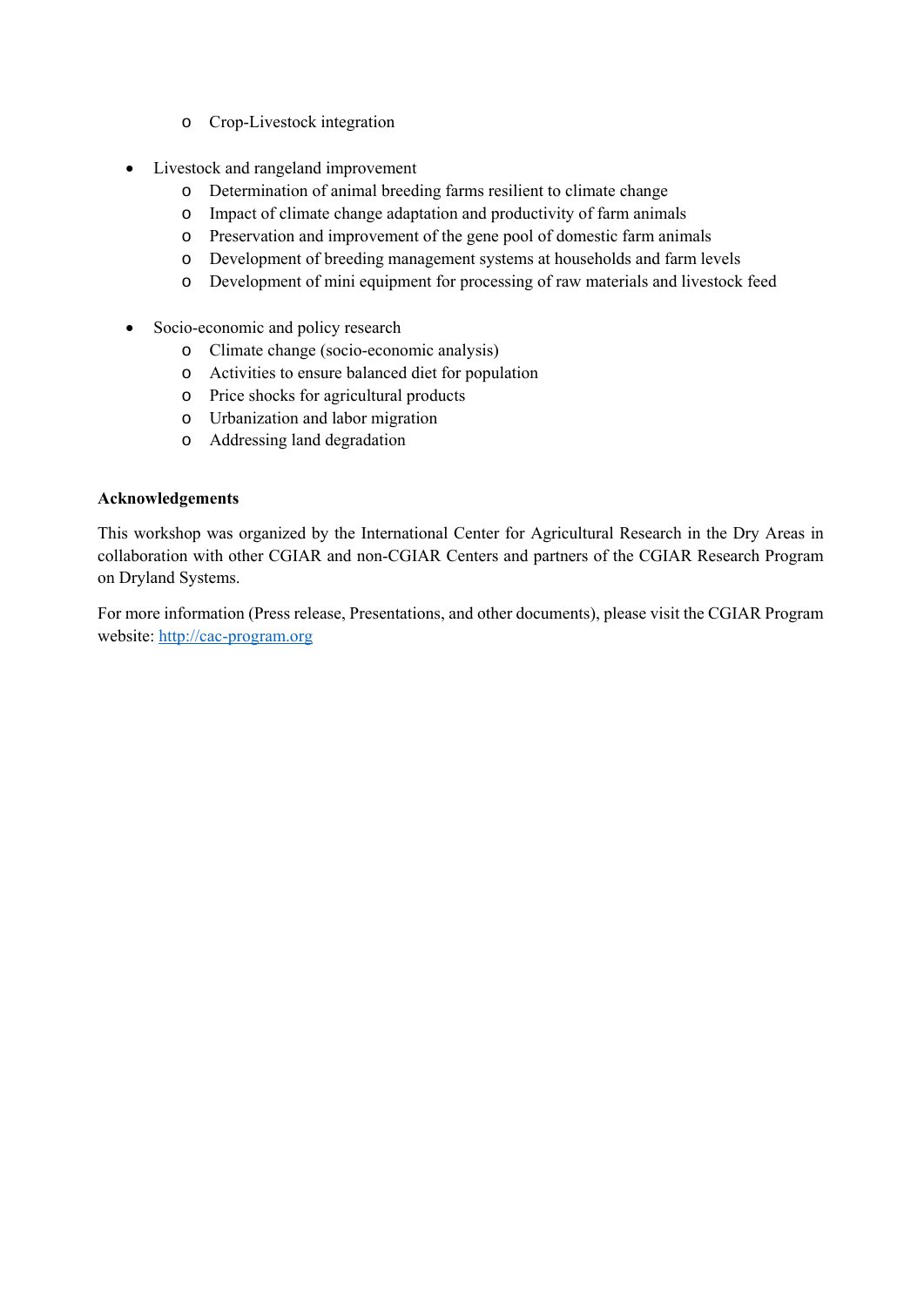## **Annex 1** - List of participants

| #   | Name                            | <b>Position/Institution</b>                                                                                                                                                         | Country        | <b>E-mail address</b>                       |
|-----|---------------------------------|-------------------------------------------------------------------------------------------------------------------------------------------------------------------------------------|----------------|---------------------------------------------|
| 1.  | Prof. Botirjon<br>Sulaymonov    | Deputy Minister of Agriculture and Water Resources<br>Director General of Uzbek Scientific Production<br>Center of Agriculture<br>Rector of Tashkent State Agrarian University      | Uzbekistan     | $\lim_{x \to 0}$ as xv.uz                   |
| 2.  | Mr. Mirjamshid<br>Murtalibov    | Head of International Relations and Investment<br>Uzbek Scientific Production Center of Agriculture<br>Ministry of Agriculture and Water Resources of the<br>Republic of Uzbekistan | Uzbekistan     | mirjamshid@mail.ru                          |
| 3.  | Mr. Abdukholik<br>Mukhtorov     | Director<br>Division of International Relations<br>Research Institute of Agricultural Economics                                                                                     | Uzbekistan     | jahongir4@mail.ru                           |
| 4.  | Ms. Farida<br>Yusupova          | Researcher<br>Research Institute of Agricultural Economics<br>Tashkent State Agrarian University<br>Ministry of Agriculture and Water Resources of the<br>Republic of Uzbekistan    | Uzbekistan     |                                             |
| 5.  | Prof. Amir<br>Amanov            | Director<br>Uzbek Research Institute of Plant Industry                                                                                                                              | Uzbekistan     | uzripi@yandex.ru                            |
| 6.  | Mr. Diyor Juraev                | Deputy Director of Kashkadarya Branch of the<br>Andijan Research Institute of Cereal and Legume<br>Crops                                                                            | Uzbekistan     | urugchilik@mail.ru                          |
| 7.  | Mr. Aybek<br>Aminov             | Deputy Minister of Agriculture and Water Resources<br>of the Republic of Karakalpakstan                                                                                             | Karakalpakstan | qqr@qsxv.uz                                 |
| 8.  | Mr. Davletbay<br>Sultanov       | Deputy Hokim of Chimbay district                                                                                                                                                    | Karakalpakstan | nazarov.b@umail.uz                          |
| 9.  | Mr. Seydulla<br>Dosbergenov     | Deputy Hokim of Karauzak district                                                                                                                                                   | Karakalpakstan | davletiyarov.a@umail.uz                     |
| 10. | Dr. Esbosin<br>Sadikov          | Director<br>Karakalpak scientific research institute of agriculture                                                                                                                 | Karakalpakstan | esbosin64@mail.ru                           |
| 11. | Mr. Bakhitbay<br>Aybergenov     | Consultant<br>Karakalpak Research Institute of Farming                                                                                                                              | Karakalpakstan | aybahit@rambler.ru                          |
| 12. | Mr. O'rman<br>Kho'janov         | Chairman of the livestock cooperative "40 Let<br>Karakalpakstana"                                                                                                                   | Karakalpakstan |                                             |
| 13. | Ms. Yulduzoy<br>Djumaniyazova   | Agronomist and Junior modeler<br>Urgench State University/KRASS NGO                                                                                                                 | Uzbekistan     | yulduz.d@gmail.com                          |
| 14. | Prof. Nazar<br>Ibragimov        | <b>Cotton Research Institute</b>                                                                                                                                                    | Uzbekistan     | nazar.ibragimov@mail.ru                     |
| 15. | Mr. Maraimjon<br>Mirzaliev      | Hydraulic Engineer<br>Kodyrjon Azamjon Water Users Association                                                                                                                      | Uzbekistan     |                                             |
| 16. | Dr. Nasrullo<br>Bobokulov       | Director<br>Uzbek Research Institute of Karakul Sheep Breeding<br>and Desert Ecology                                                                                                | Uzbekistan     | Uzkarakul30@mail.ru                         |
| 17. | Prof. Lazizakhon<br>Gafurova    | Head of AgroEcoBioTechnology center<br>Department of Soil Science<br>National University of Uzbekistan named after<br>M.Ulugbek                                                     | Uzbekistan     | glazizakhon@yandex.ru                       |
| 18. | Ms. Gulchekhra<br>Khasankhanova | Head of soil-reclamation department, «UZGIP»<br>Institute (former «Uzgipromeliovodkhoz»)                                                                                            | Uzbekistan     |                                             |
| 19. | Mr. Makhkamboy<br>Zokirov       | Farmer of Kuva district                                                                                                                                                             | Uzbekistan     |                                             |
| 20. | Dr. Saidjamol<br>Saidov         | Vice President<br>Tajik Academy of Agricultural Sciences                                                                                                                            | Tajikistan     | $tanzila.e(a)$ gmail.com;<br>taskhn@mail.ru |
| 21. | Mr. Kamol<br>Sultanov           | Chairman, Somgar Experimental station<br>Tajik Academy of Agricultural Sciences                                                                                                     | Tajikistan     | ravshan0372@mail.ru                         |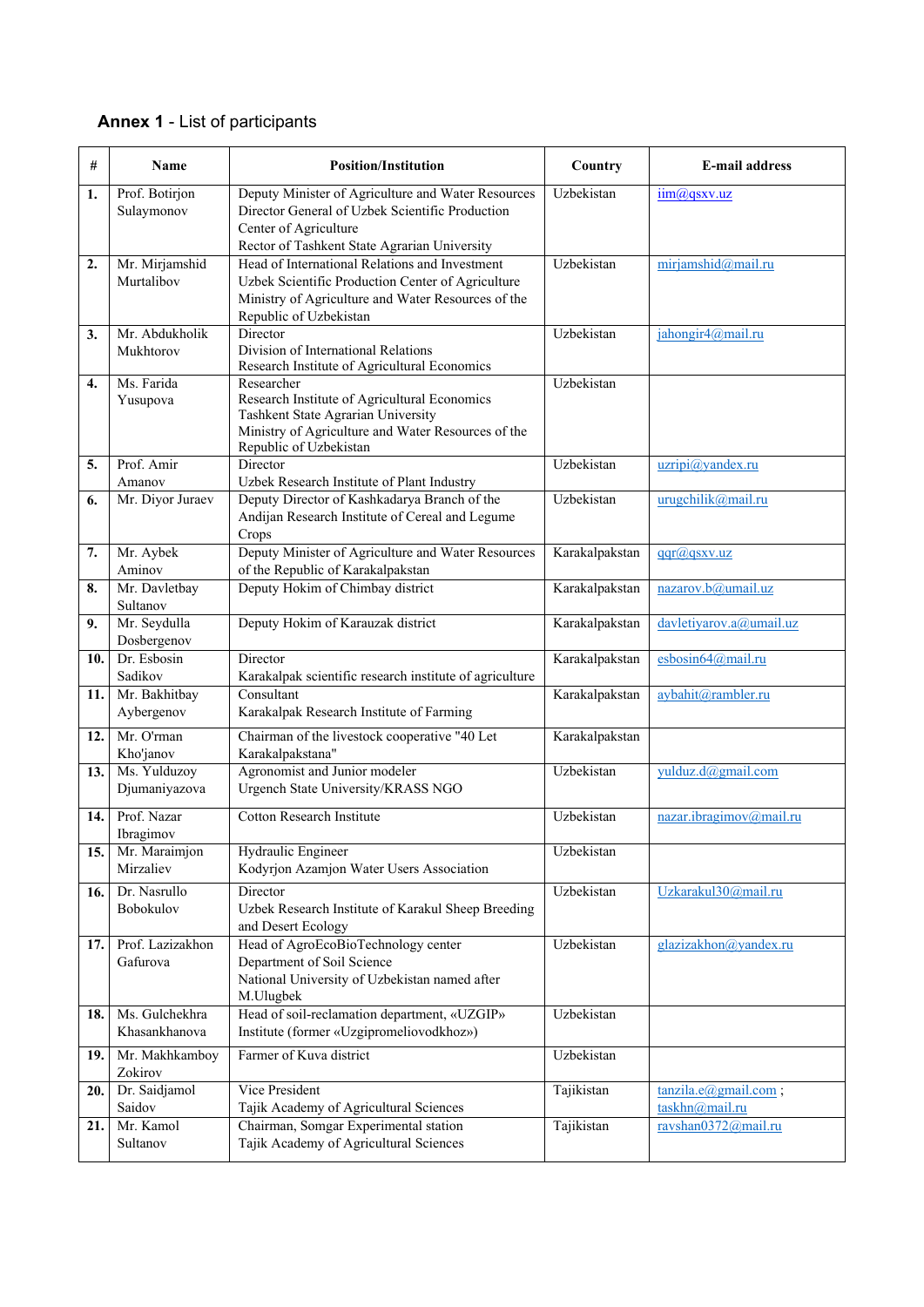| 22.  | Mr. Rustamboy            | Head Agricultural Department of Babajan Gafurov                 | Tajikistan | ravshan0372@mail.ru         |
|------|--------------------------|-----------------------------------------------------------------|------------|-----------------------------|
|      | Abdujalilov              | district                                                        |            |                             |
| 23.  | Dr. Matazim              | Director of the Sugd branch of Tajik Livestock                  | Tajikistan | Matazim@rambler.ru          |
|      | Kosimov                  | Research Institute                                              |            |                             |
| 24.  | Dr. Aigul<br>Abugalieva  | Head of Unit                                                    | Kazakhstan | kiz abugalieva@mail.ru      |
|      | Dr. Abdirakhman          | Research Institute of Farming and Crop Production               | Kazakhstan |                             |
| 25.  | Ombayev                  | Director of Kazakh SRI on Livestock and Forage                  |            | givotnovodstvo@mail.ru      |
| 26.  | Dr. Chortonbaev          | Vice-Rector                                                     | Kyrgyz     | $k$ au.icc $@g$ mail.com    |
|      | Tyrgoot                  | Kyrgyz National Agrarian University                             | Republic   |                             |
| 27.  | Prof. Asanbek            | Head of Department                                              | Kyrgyz     | caniks@mail.ru              |
|      | Azhibekov                | Kyrgyz National Agrarian University                             | Republic   | knau-info@mail.ru           |
| 28.  | Dr. Pavel                | Head of Land Resources Department                               | Russian    | pavel.krasilnikov@gmail.com |
|      | Krasilnikov              | Eurasian Center for Food Security                               | Federation |                             |
| 29.  | Dr. Ram Sharma           | Head of the PFU/CGIAR Program for CAC and the                   | Uzbekistan | r.c.sharma@cgiar.org        |
|      |                          | Regional Coordinator/Breeder                                    |            |                             |
|      |                          | <b>ICARDA-TASHKENT</b>                                          |            |                             |
| 30.  | Dr. Vinay Nangia         | Agricultural Hydrologist, ICARDA-RABAT                          | Morocco    | V.Nangia@cgiar.org          |
| 31.  | Dr. Usman Awan           | Groundwater Hydrologist, ICARDA-CAIRO                           | Egypt      | u.k.awan@cgiar.org          |
|      | Khalid                   |                                                                 |            |                             |
| 32.  | Dr.                      | Principal Scientist, Head-Geoinformatics Unit,                  | Jordan     | c.biradar@cgiar.org         |
|      | Chandrashekhar           | <b>ICARDA-AMMAN</b>                                             |            |                             |
|      | Biradar                  |                                                                 |            |                             |
| 33.  | Ms. Marthe Wens          | CRP Dryland Systems, ICARDA-AMMAN                               | Jordan     | marthe.wens@cgmel.org       |
| 34.  | Dr. Keser Mesut          | Coordinator, ICARDA-ANKARA                                      | Turkey     | M.Keser@cgiar.org           |
| 35.  | Mr. Rustam               | Deputy Head of Representative Office, ICARDA-                   | Uzbekistan | r.ibragimov@cgiar.org       |
|      | Ibragimov                | <b>TASHKENT</b>                                                 |            |                             |
| 36.  | Dr. Aziz                 | Project Regional Coordinator, ICARDA-<br><b>TASHKENT</b>        | Uzbekistan | a.nurbekov@cgiar.org        |
|      | Nurbekov<br>Dr. Akmal    | Project Manager - Knowledge Management in                       | Uzbekistan |                             |
| 37.  | Akramkhanov              | CACILM II, ICARDA-TASHKENT                                      |            | a.akramkhanov@cgiar.org     |
| 38.  | Mr. Makhmud              | Research Field Coordinator, ICARDA-TASHKENT                     | Uzbekistan | m.shaumarov@cgiar.org       |
|      | Shaumarov                |                                                                 |            |                             |
| 39.  | Mr. Nariman              | Project Research Field Coordinator, ICARDA-                     | Uzbekistan | n.nishanov@cgiar.org        |
|      | Nishanov                 | <b>TASHKENT</b>                                                 |            |                             |
| 40.  | Dr. Botir Dosov          | Consultant, Innovation Platform Coordinator,                    | Uzbekistan | b.dosov@cgiar.org           |
|      |                          | <b>ICARDA-TASHKENT</b>                                          |            |                             |
| 41.  | Dr. Ravza                | <b>Regional Coordinator</b>                                     | Uzbekistan | ravza.mavlyanova@worldveg.o |
|      | Mavlyanova               | World Vegetable Center (WorldVeg)                               |            | rg                          |
|      |                          |                                                                 |            | r.mavlyanova@cgiar.org      |
| 42.  | Mr. Rashid               | Scientific Field Coordinator                                    | Uzbekistan | r.azimov@cgiar.org          |
|      | Azimov                   | <b>Bioversity International Tashkent</b>                        | Uzbekistan | k.toderich@cgiar.org        |
| 43.  | Dr. Kristina<br>Toderich | Regional Head<br>International Center for Biosaline Agriculture |            |                             |
|      |                          | (ICBA)                                                          |            |                             |
| 44.  | Dr. Hasan Boboev         | Post-Doctoral Fellow                                            | Uzbekistan | hasan83@yahoo.com           |
|      |                          | International Center for Biosaline Agriculture                  |            |                             |
|      |                          | (ICBA)                                                          |            |                             |
| 45.  | Mr. Oyture               | Senior Research Officer/ Programmatic activities                | Uzbekistan | o.anarbekov@cgiar.org       |
|      | Anarbekov                | coordination                                                    |            |                             |
|      |                          | International Water Management Institute (IWMI)                 |            |                             |
| 46.  | Mr. Kakhramon            | Senior Research Officer                                         | Uzbekistan | k.djumaboev@cgiar.org       |
|      | Djumaboev                | International Water Management Institute (IWMI)                 |            |                             |
| 47.  | Mr. Mansur               | Coordinator                                                     | Uzbekistan | mansurzbz@mail.ru           |
|      | Abduraimov               | National Water Partnership of Uzbekistan                        |            |                             |
| 48.  | Dr. Kamiljon             | Research Fellow                                                 | <b>USA</b> | k.akramov@cgiar.org         |
|      | Akramov                  | International Food Policy Research Institute (IFPRI)            |            |                             |
| 49.  | Dr. Alisher              | <b>Executive Secretary</b>                                      | Uzbekistan | a.tashmatov@cgiar.org       |
|      | Tashmatov                |                                                                 |            |                             |
| 50.1 | Mr. Oydin                | Program Coordinator                                             | Uzbekistan | oydin.sattarov@giz.de       |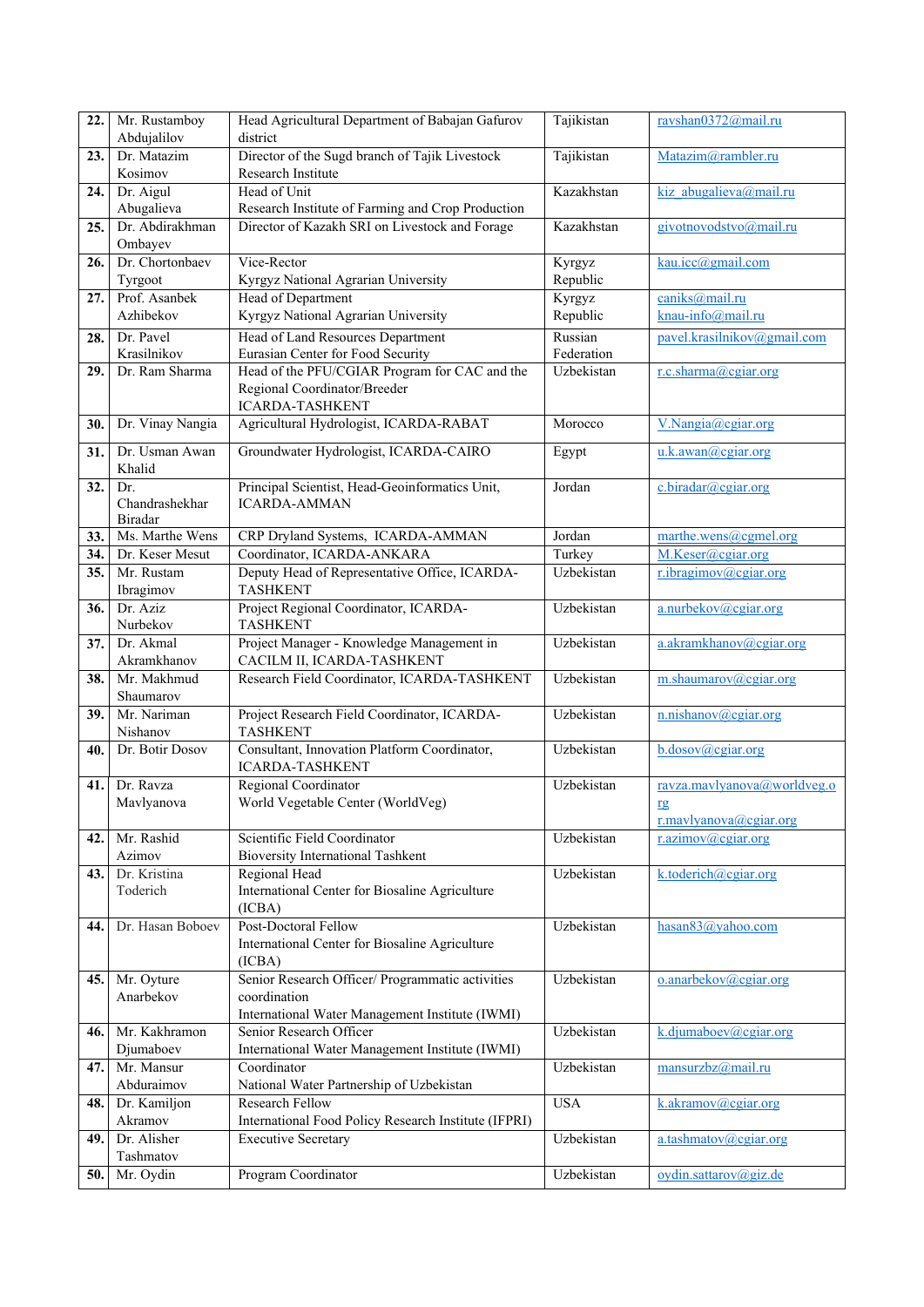|      | Sattarov               | GIZ Office Tashkent                                                                                                                                                                                                     |            |                               |
|------|------------------------|-------------------------------------------------------------------------------------------------------------------------------------------------------------------------------------------------------------------------|------------|-------------------------------|
| 51.  | Mr. Umid<br>Nazarkulov | "Reducing Pressures on Natural Resources from<br>Competing Land Use in Non-Irrigated Arid<br>Mountain, Semi-Desert and Desert Landscapes of<br>Uzbekistan" Project National Technical Coordinator<br>UNDP in Uzbekistan | Uzbekistan | umidjan.nazarkulov@undp.org   |
| 52.  | Mr. Suleyman           | Head of Uzbekistan office                                                                                                                                                                                               | Uzbekistan | s.kiziltoprak@tika.gov.tr     |
|      | Kiziltoprak            | <b>TIKA</b>                                                                                                                                                                                                             |            |                               |
| 53.  | Mr. Ivan               | Second Secretary                                                                                                                                                                                                        | Uzbekistan | tashkent@mid.ru               |
|      | Prokopenko             | Embassy of Russian Federation in the Republic of                                                                                                                                                                        |            |                               |
| 54.1 | Mr. Sohib              | Uzbekistan                                                                                                                                                                                                              | Uzbekistan |                               |
|      | Akramov                | Regional Water Sector Program Officer<br>Embassy of Switzerland in Uzbekistan                                                                                                                                           |            | sohib.akramov@eda.admin.ch    |
|      |                        |                                                                                                                                                                                                                         |            |                               |
|      |                        |                                                                                                                                                                                                                         |            |                               |
| 55.  | Ms. Zhakenova          | CAREC Environmental Management program                                                                                                                                                                                  | Kazakhstan | szhakenova@carececo.org       |
|      | Saltanat               | leading specialist - Kazakhstan                                                                                                                                                                                         |            |                               |
| 56.  | Mr.                    | Assistant                                                                                                                                                                                                               | Uzbekistan | uzbekistan@isdb.org           |
|      | Nurmukhammad           | Islamic Development Bank, Uzbekistan office                                                                                                                                                                             |            |                               |
|      | Akmalov                |                                                                                                                                                                                                                         |            |                               |
| 57.  | Mr. Sherzod            | Coordinator                                                                                                                                                                                                             | Uzbekistan | sherzod.kattakhodjaev@mail.ru |
|      | Kattakhodjaev          | Green Business Platform                                                                                                                                                                                                 |            |                               |
| 58.  | Ms. Dilfuza            | ACTED office in Uzbekistan                                                                                                                                                                                              | Uzbekistan | dilfuza.zakirova@acted.org    |
|      | Zakirova               |                                                                                                                                                                                                                         |            |                               |
| 59.  | Dr. Lucy<br>Petheram   | ACTED Country Representative - Kyrgyzstan                                                                                                                                                                               | Kyrgyzstan | lucy.petheram@acted.org       |
| 60.  | Mr. Shavkat            |                                                                                                                                                                                                                         | Uzbekistan |                               |
|      | Rakhmatullaev          | Project Management Specialist (Natural Resources,<br>Agriculture and Environment)                                                                                                                                       |            | srakhmatullaev@usaid.gov      |
|      |                        | USAID Uzbekistan Country Office                                                                                                                                                                                         |            |                               |
| 61.  | Mr. Akmal              | Director                                                                                                                                                                                                                | Uzbekistan | akmal co@mail.ru              |
|      | Abdurakhmanov          | <b>BIO AGRO INNOVATION INVEST</b>                                                                                                                                                                                       |            |                               |
| 62.  | Dr. Khilola            | Project leader                                                                                                                                                                                                          | Uzbekistan | institute@ist.uz              |
|      | Akhmedova              | Social Research Institute under the Cabinet of                                                                                                                                                                          |            |                               |
|      |                        | Ministers of the Republic of Uzbekistan                                                                                                                                                                                 |            |                               |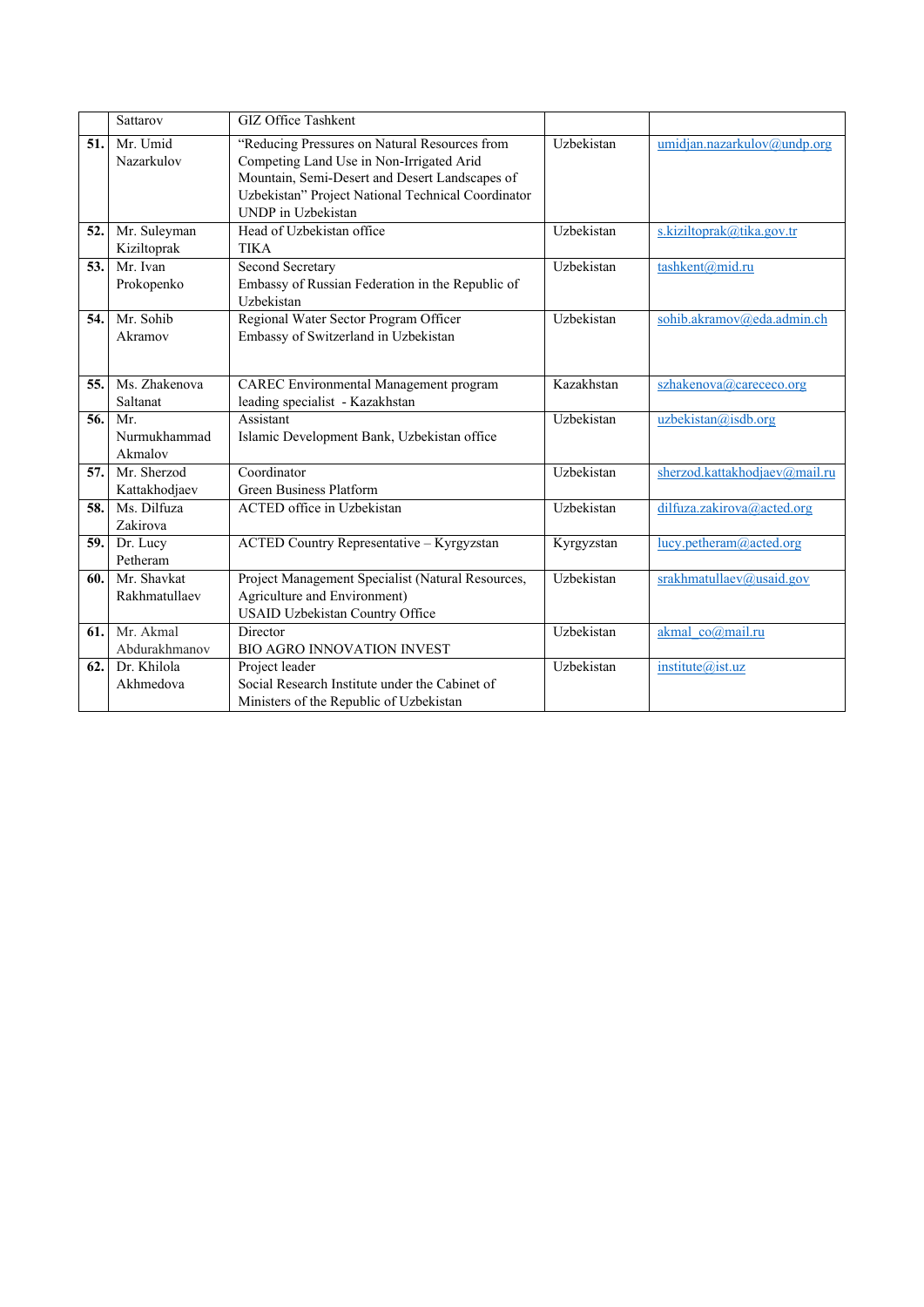## **Annex 2 – Workshop Agenda**

#### **Wednesday, 14 December 2016**

| $08:30 - 09:00$   | Registration                                                                   |
|-------------------|--------------------------------------------------------------------------------|
| <b>Session 1:</b> | <b>Introductory Session</b>                                                    |
|                   | (Co-chairs: Prof. Botirjon Sulaymonov and Dr. Pavel Krasilnikov)               |
|                   | Rapporteur: Nariman Nishanov                                                   |
| $09:00 - 09:05$   | Welcome statement by the Host Country                                          |
| $09:05 - 09:10$   | Welcome statement by the Eurasian Center for Food Security (ECFS)              |
| $09:10 - 09:20$   | Welcome statement and introduction of workshop                                 |
| $09:20 - 09:30$   | Status of agricultural research in Uzbekistan - Narkul Hushmotov               |
| $09:30 - 09:45$   | <b>ECFS Presentation - Pavel Krasilnikov</b>                                   |
| $09:45 - 10:45$   | Statement from donor organizations about funding opportunities (5 min. each):  |
|                   | (WB, EU, SDC, IDB, ADB, GIZ, USAID, UNDP, JICA, FAO, TIKA, AFD)                |
| $10:45 - 11:00$   | Inside Out: Research and Development Projects' Monitoring, Evaluation &        |
|                   | Learning (MEL) - CRP-Dryland Systems - Marthe Wens                             |
| $11:00 - 11:30$   | <b>Group Photo and Coffee/tea break</b>                                        |
| $11:30 - 11:45$   | Sustainable land management options for Central Asia - Akmal Akramkhanov       |
| $11:45 - 12:00$   | Geoinformatics in agroecosystem analysis and advisory in Central Asia -        |
|                   | Chandrashekhar Biradar                                                         |
| <b>Session 2:</b> | Results from the field sites (5 minutes presentation/statement)                |
|                   | (Co-chairs: Dr. Ram Sharma and Dr. Amir Amanov)                                |
|                   | <b>Rapporteur: Aziz Nurbekov</b>                                               |
| $12:00 - 13:00$   | Karakalpakstan, Fergana (Kuwa district), Khorezm, Khujand (Sugd district)      |
|                   | Ministry of Agriculture and Water Resources of Karakalpakstan - Aybek          |
|                   | Aminov                                                                         |
|                   | Bobojon Gafurov district -Rustamboy Abdujalilov                                |
|                   | Tajik Academy of Agricultural Sciences - Saidjamol Saidov                      |
|                   | Khorezm Rural Agricultural Support Services (KRASS) - Yulduz Djumaiyazova      |
|                   | Kuwa Water Users' Association, Fergana -Maraimjon Mirzaliev                    |
|                   | Sugd branch of Tajik Livestock Research Institute - Matazim Kosimov            |
|                   | Uzbek Karakul Research Institute - Nasrullo Bobokulov                          |
|                   | Kuwa district - Makhkamboy Zokirov                                             |
| $13:00 - 14:00$   | <b>Lunch break</b>                                                             |
| <b>Session 3:</b> | <b>Climate resilient technologies</b>                                          |
|                   | (Co-chairs: Dr. Saidjamol Saidov and Dr. Abdirakhman Ombayev)                  |
|                   | <b>Rapporteur: Tulkun Yuldashev</b>                                            |
| $14:00 - 14:15$   | Climate resilient crop varieties - Amir Amanov                                 |
| $14:15 - 14:30$   | Livestock and rangeland improvement - Barbara Rischkowsky/Makhmud              |
| Shaumarov         |                                                                                |
| $14:30 - 14:45$   | Customized Weather-based Irrigation Scheduling Decision Support System to      |
|                   | Improve Water-use Efficiency in Uzbekistan - Vinay Nangia                      |
| $14:45 - 15:00$   | Potential of conjunctive water use as a best management practice for irrigated |
|                   | areas of Uzbekistan - Usman Awan                                               |
| $15:00 - 15:15$   | Conservation agriculture - Aziz Nurbekov                                       |
| $15:15 - 15:30$   | Economics of Land Degradation in Central Asia: Quantifying Expected Losses     |
|                   | Today to Prevent Resource Impairment in Future - Nariman Nishanov              |
| $15:30 - 15:45$   | Innovation platform - Botir Dosov                                              |
| $15:45 - 16:00$   | Coffee/tea break                                                               |
| $16:00 - 16:15$   | Ensuring Better Livelihoods through Improved Year-round Vegetable Production   |
|                   | - Ravza Mavlyanova                                                             |